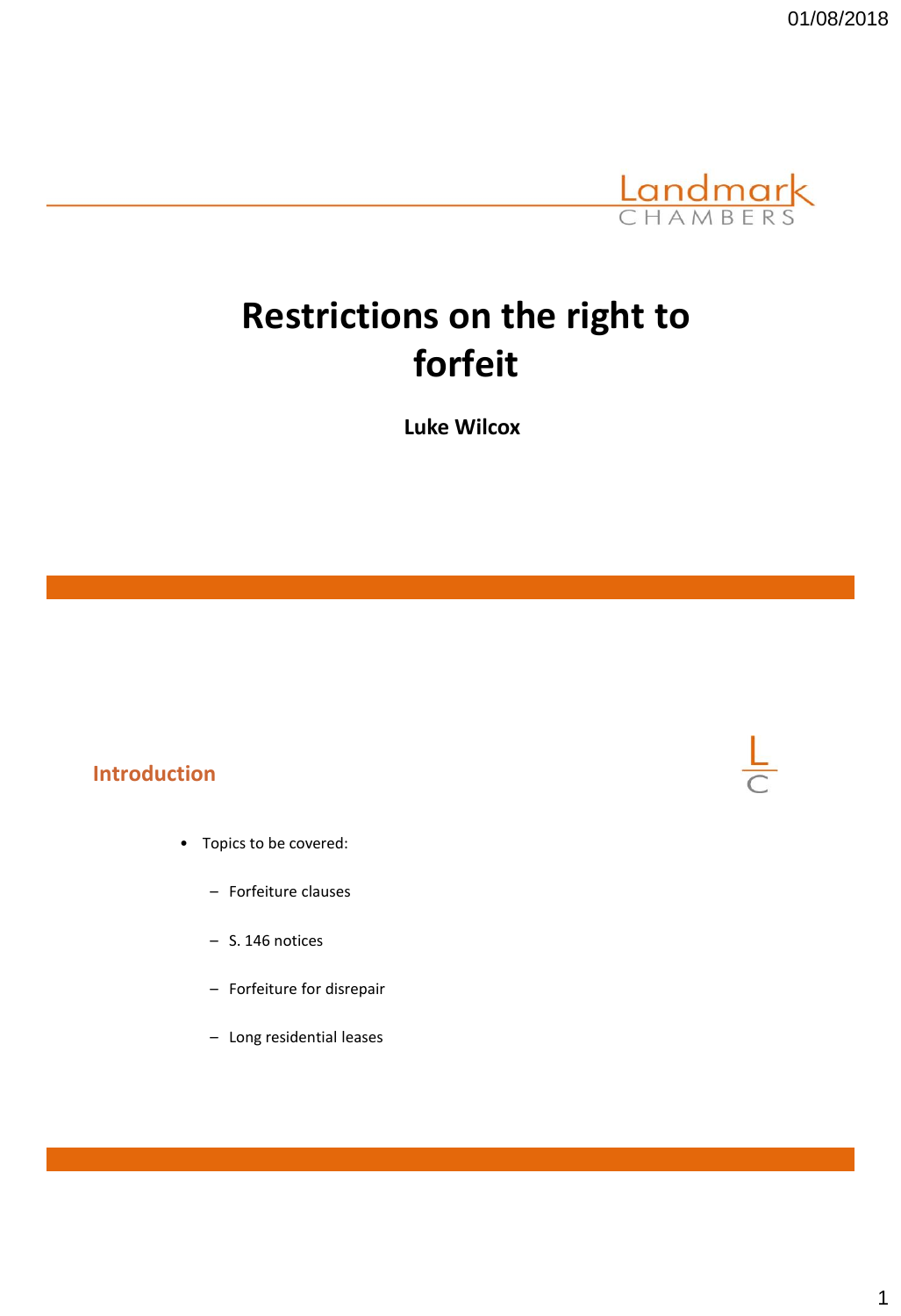#### **What is forfeiture?**



# Landlord's election to exercise a contractual right to determine a lease upon the happening of a specified event

### **The forfeiture clause**

- Forfeiture depends upon presence of the clause
- Not intrinsic to the L&T relationship requires express provision
- Clause is an incident of the landlord's legal estate … so passes with the reversion if transferred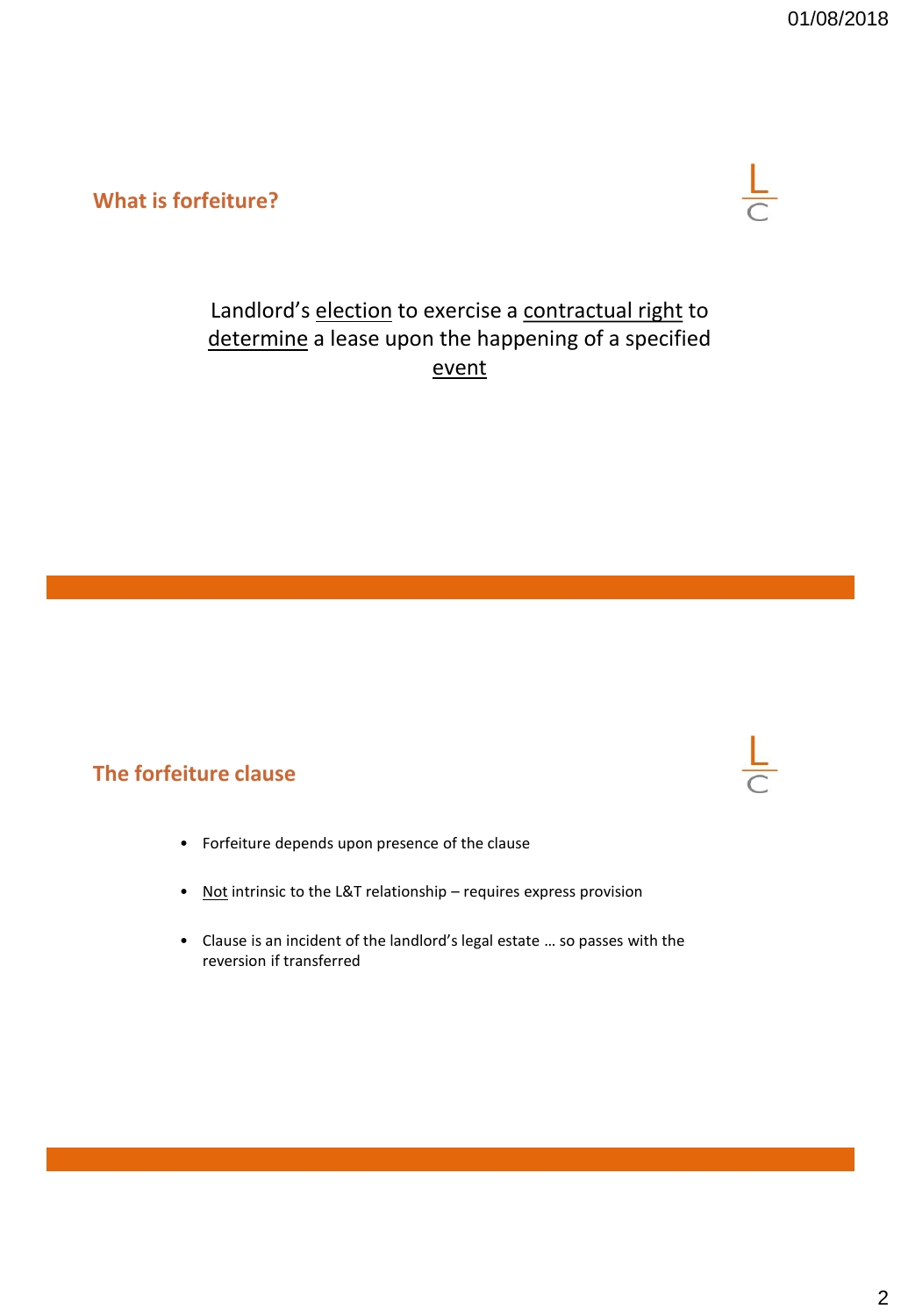#### **How to spot a forfeiture clause**



- Often described as a "re-entry" clause
- Clause itself will specify:
	- Events which trigger the right (e.g. breach of covenants; arrears of rent for a specified period; tenant's insolvency)
	- The consequences of those events: (forfeit; re-entry; determination of the lease)

#### **Practical tips: non-payment of rent**

- Two issues to look out for when considering forfeiture for non-payment of rent:
	- Is rent due "whether demanded or not"? Usually yes, but check if not, can't forfeit without common law formal demand (which is very difficult to do!)
	- Is there a "grace period" built into the clause (i.e. right arises if rent unpaid 21 days after falling due)? Right to forfeit does not exist until grace period has expired – don't jump the gun!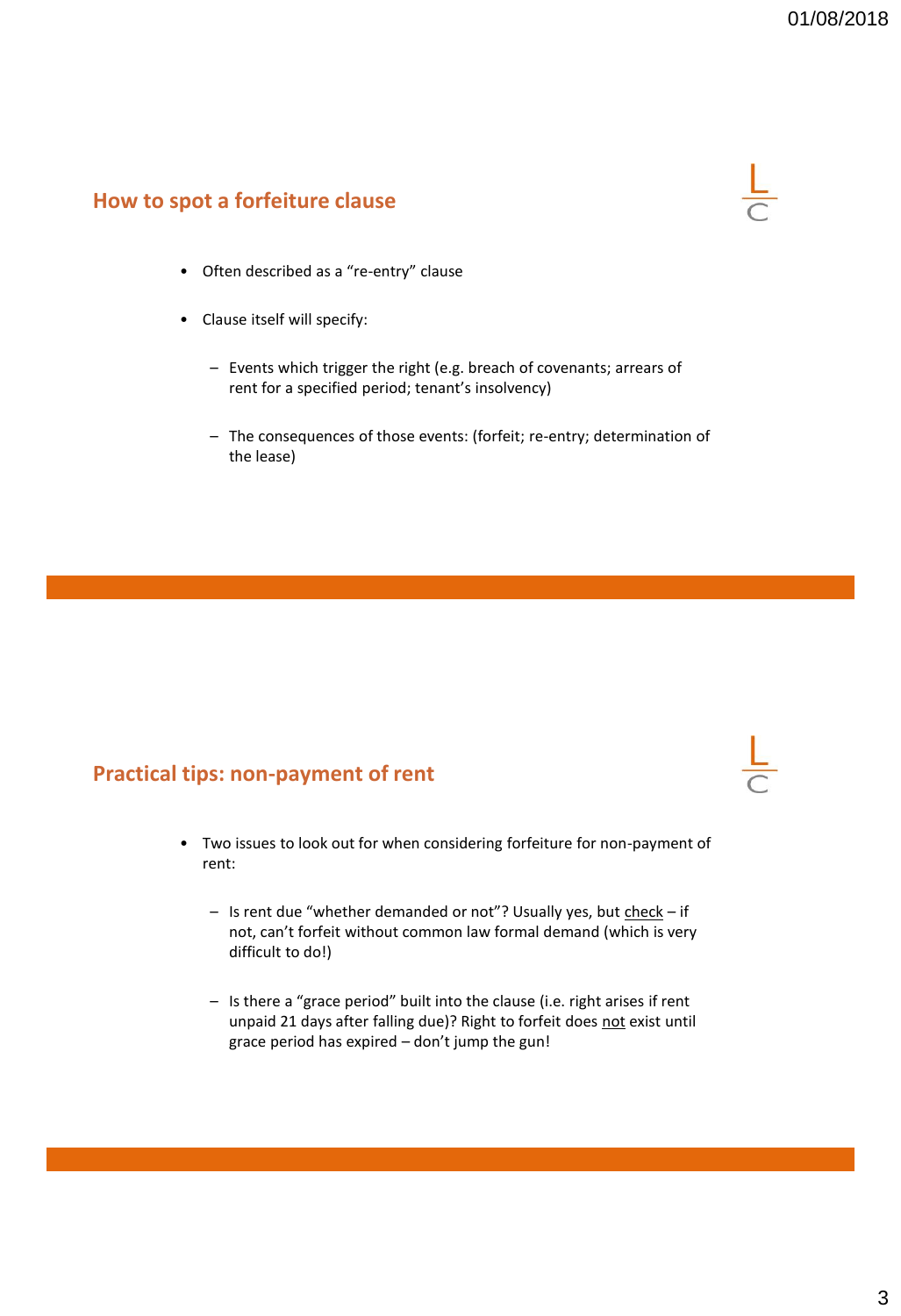#### **Section 146 notices**



- S. 146 of the Law of Property Act 1925
- Relevant to all forfeitures except non-payment of rent (s. 146(11))
- Where it applies, s. 146 prevents enforcement of right to forfeit, by action or otherwise (i.e. no physical re-entry either), unless and until the requisite notice is served.

#### **Requirements of a s. 146 notice (1)**

- Must be served by the lessee
- On the lessor
	- Tip: s. 196 LPA 1925 legitimate to address s. 146 notice to "the lessor" from "the lessee". Avoids dangers of misidentification
- Specifying the particular breaches complained of
	- Note it is the breach which must be specified ... not the remedy
	- Aim is to identify to the tenant, with reasonable certainty, the things which it must remedy to avoid forfeiture (*Fletcher v Noakes* [1897])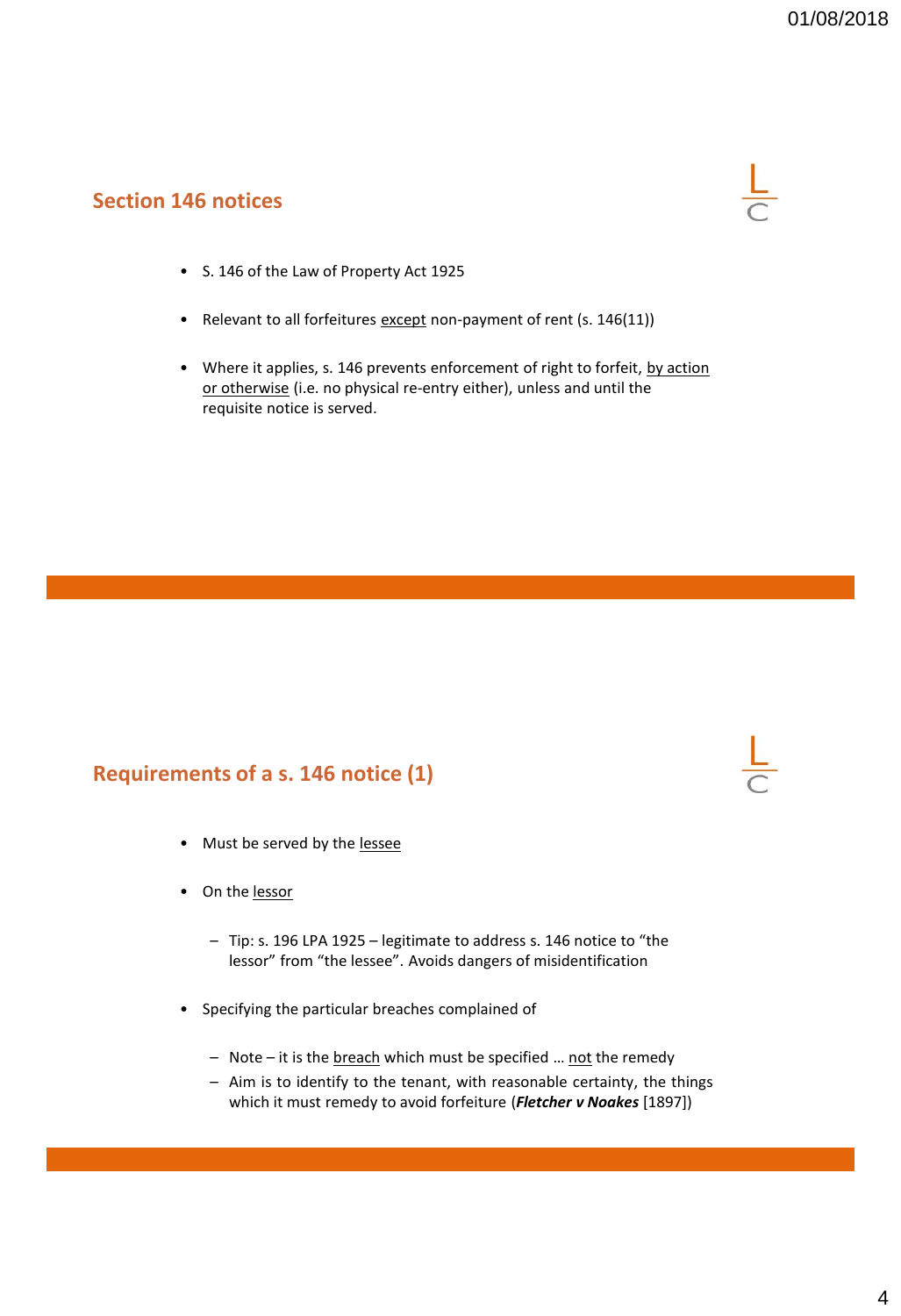#### **Requirements of a s. 146 notice (2)**

- Must require the lessee to remedy the breach if it is capable of remedy
	- No need to specify what the remedy is to be
	- No need to specify whether the breach is capable of remedy. Indeed, advisable not to attempt this
	- In practice, almost all breaches are capable of remedy question is whether the mischief caused by the breach can be put right (see the discussion by Neuberger LJ in *Akici v LR Butlin* [2006])
		- One or two exceptions to this rule … but unlikely to survive a visit to the UKSC

#### **Requirements of a s. 146 notice (3)**

- Lessor requires the lessee to make monetary compensation for the breach
	- Drafted in mandatory terms
	- But since solely for the benefit of the landlord, it can choose not to comply with it (*Hoffman v Fineberg* [1949])
	- If requested, use the statutory wording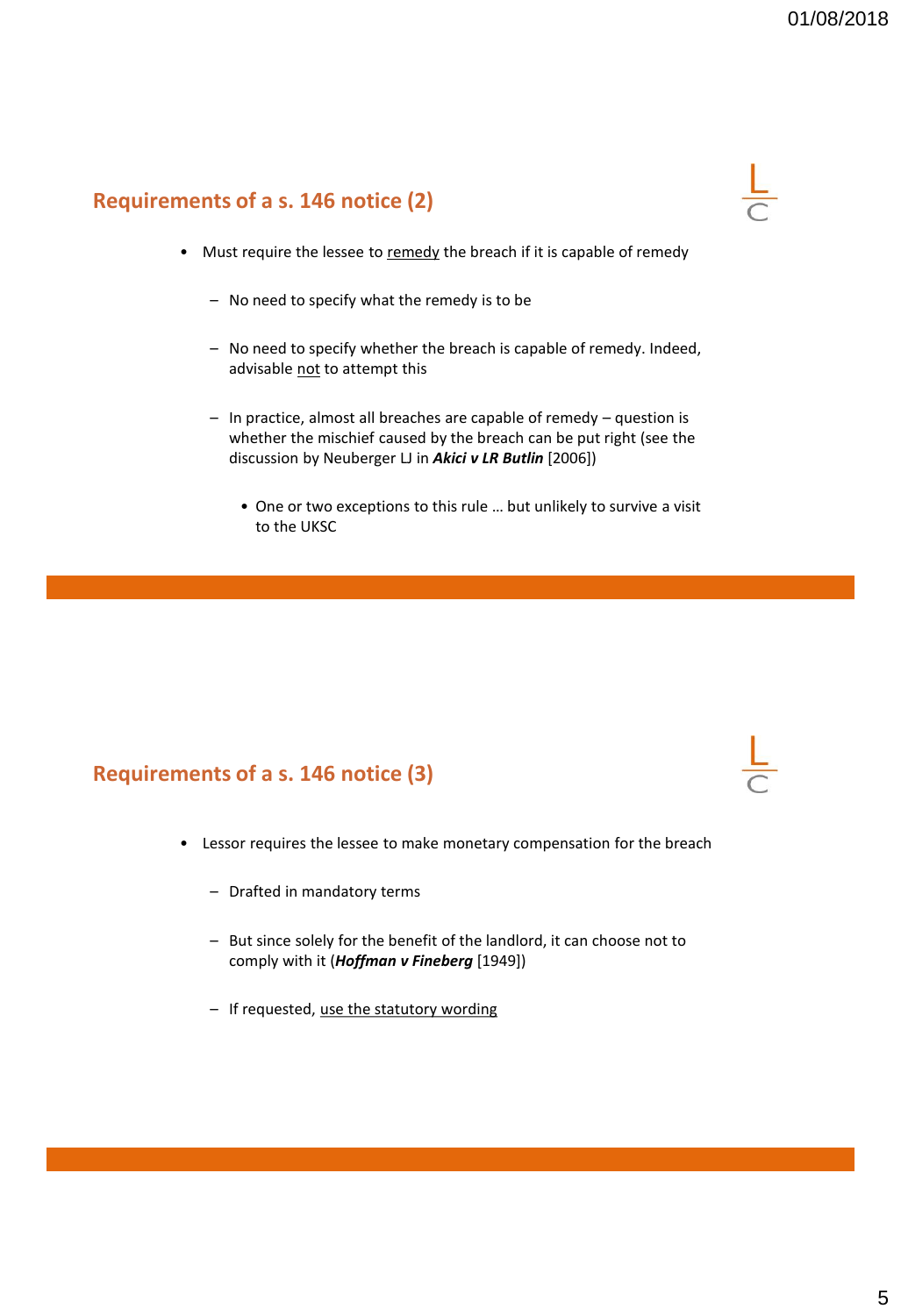#### **Requirements of a s. 146 notice (4)**

- A reasonable time for the remedy of the specified breaches must be allowed, before the landlord can forfeit
- What is reasonable depends on the facts of each case
- Even if breach is irremediable, must still allow tenant time to consider its options (*Fuller v Judy Properties* [1992])
- But no need to allow further time if tenant states/implies that it will neither remedy the breaches nor seek relief (*Billson v Residential Apartments* (CoA))

#### **After service of a notice**

- $\bullet$  If breaches remain unremedied, and if a reasonable time has elapsed, then landlord can (subject to certain special cases) proceed to forfeit the lease
- Two ways of doing so:
	- Physical re-entry (never advisable!)
	- Service of a claim for possession/a declaration that the lease is determined
- Tip: where breach is a continuing one (esp. disrepair), no need for a new s. 146 notice if breach is waived (*Penton v Barnett* [1898])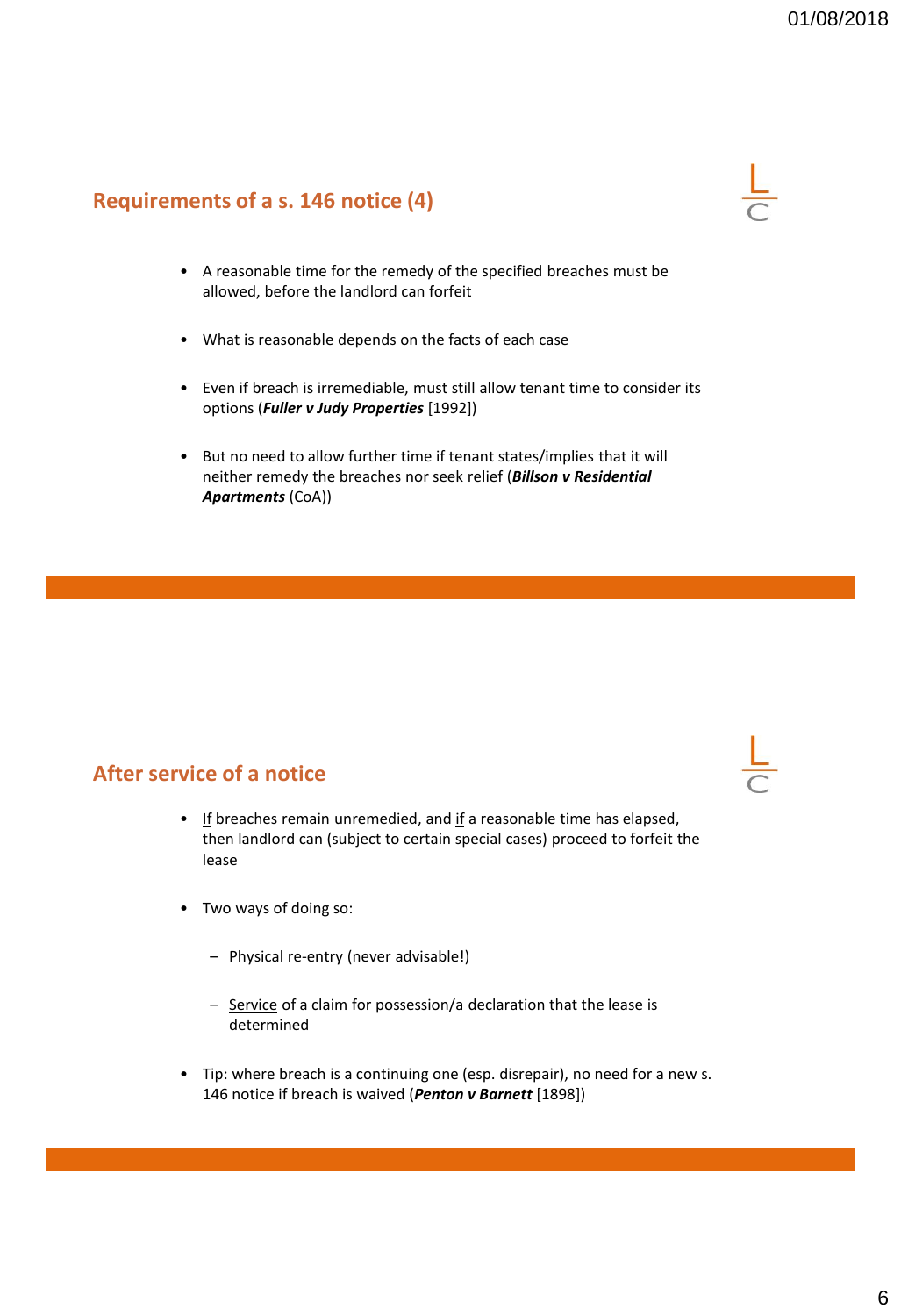#### **Special cases: disrepair**



- Leasehold Property (Repairs) Act 1938
- Applies to all s. 146 notices served for breach of repairing covenants, except:
	- Tenancies with a term certain of less than 7 years
	- Tenancies with less than 3 years remaining
	- Where the breach is failure to pay sums to the landlord following a *Jervis v Harris* entry (because tenant's liability to landlord under a *Jervis* clause is a debt, not damages)

#### **Special cases: disrepair (2)**

- What does the 1938 Act require?
	- S. 146 notice must state that the tenant is entitled to rely on the 1938 Act to serve a counter notice
		- Statement must be no less conspicuous than the rest of the notice
	- Tenant has 28 days to serve a counter notice
	- If no counter-notice, landlord can proceed as usual
	- If counter notice served, landlord can only forfeit with the Court's permission (grounds for permission as per s. 1 of the 1938 Act)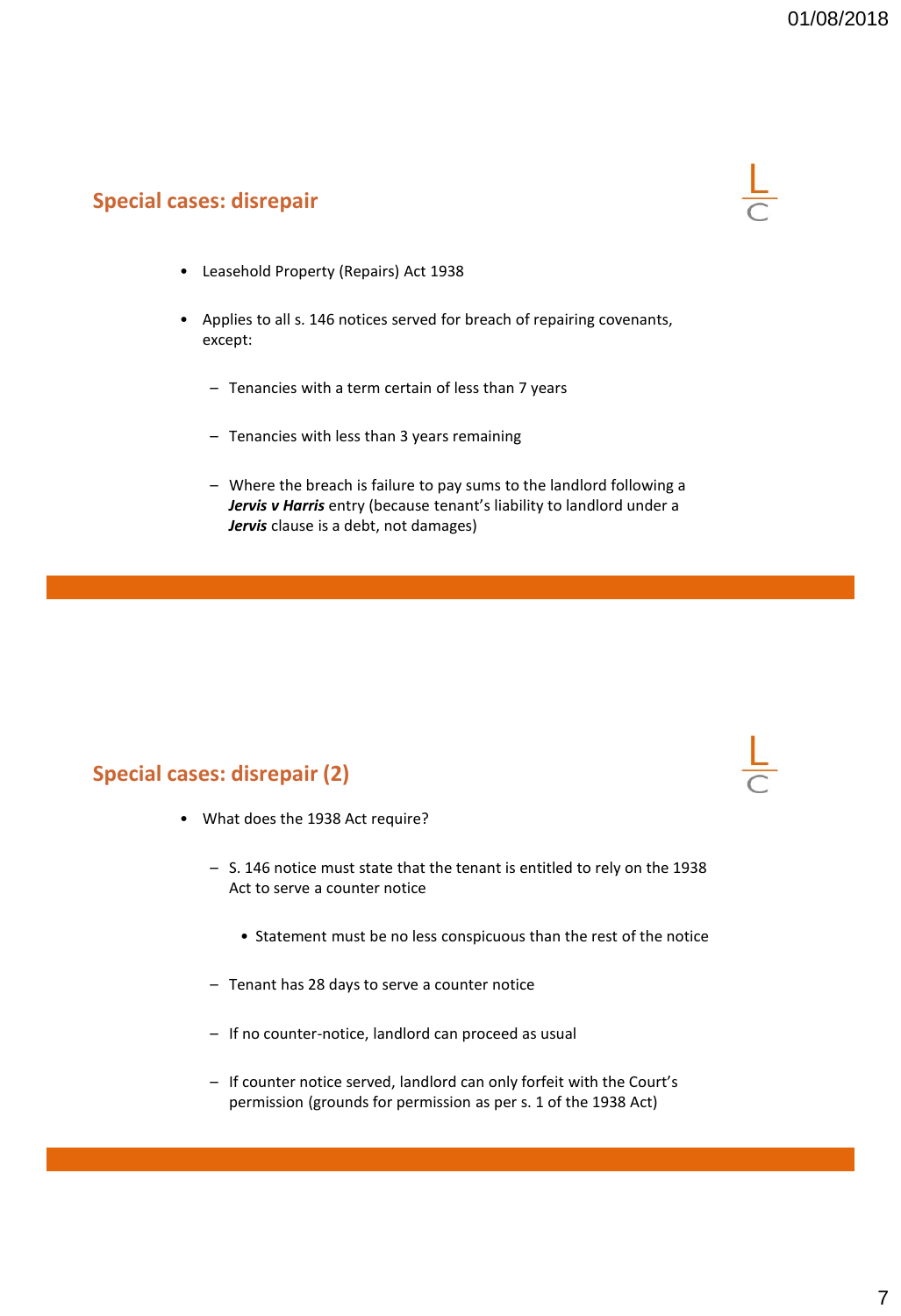#### **Disrepair: the statutory grounds**

- "(a) that the immediate remedying of the breach in question is requisite for preventing substantial diminution in the value of his reversion, or that the value thereof has been substantially diminished by the breach;
- (b) that the immediate remedying of the breach is required for giving effect in relation to the premises to the purposes of any enactment, or of any byelaw or other provision having effect under an enactment, or for giving effect to any order of a court or requirement of any authority under any enactment or any such byelaw or other provision as aforesaid;
- (c) in a case in which the lessee is not in occupation of the whole of the premises as respects which the covenant or agreement is proposed to be enforced, that the immediate remedying of the breach is required in the interests of the occupier of those premises or of part thereof;
- (d) that the breach can be immediately remedied at an expense that is relatively small in comparison with the much greater expense that would probably be occasioned by postponement of the necessary work; or
- (e) special circumstances which in the opinion of the court, render it just and equitable that leave should be given."

#### **Special cases: long residential leases**

- Various protections afforded to long residential leaseholders, primarily under Commonhold and Leasehold Reform Act 2002
- A lease is long if it is for more than 21 years: s. 76(2)(a)
- A lease is not residential if:
	- It is a business tenancy under art 2 of L&TA 1954
	- It is a tenancy of an agricultural holding
	- It is a farm business tenancy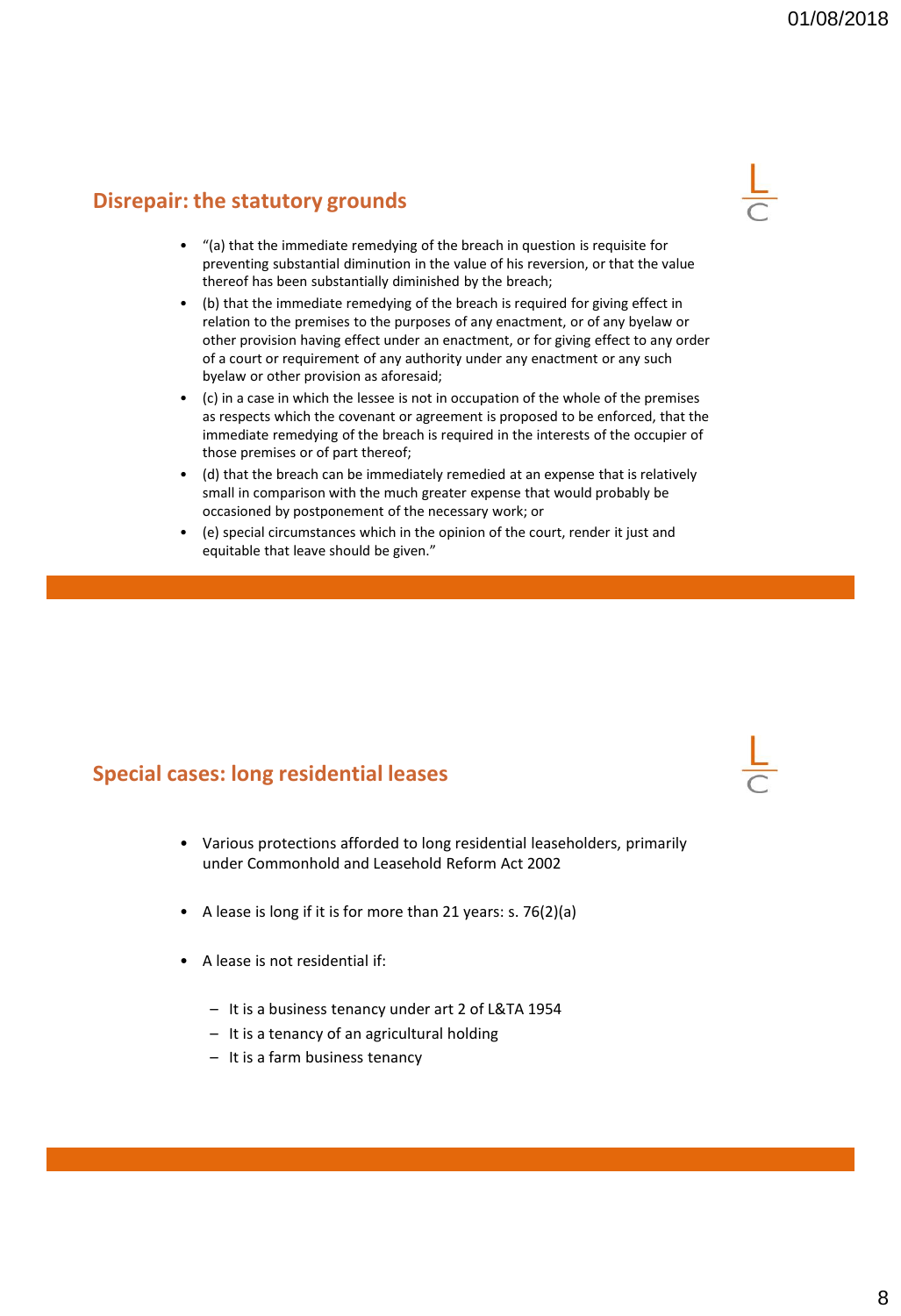#### **Long residential leases: arrears of rent**



- S. 166 of the 2002 Act
- Tenant not liable to pay rent unless served with a notice:
	- In the prescribed form
	- Specifying the amount of the payment
	- Specifying the date (not less than 30 days or more than 60 from notice date) on which the tenant becomes liable for the payment
	- The date on which the tenant is liable under the lease

#### **Long residential leases: arrears of rent (2)**

- Cannot require payment before the date it is due under the lease: s. 166(3)(b)
- "Rent" for s. 166 purposes does not include
	- Service charges
	- Administration charges
- Effect of s. 166 is that landlord cannot forfeit for non-payment of rent without giving notice of the liability
	- Necessary because s. 146 doesn't apply to arrears of rent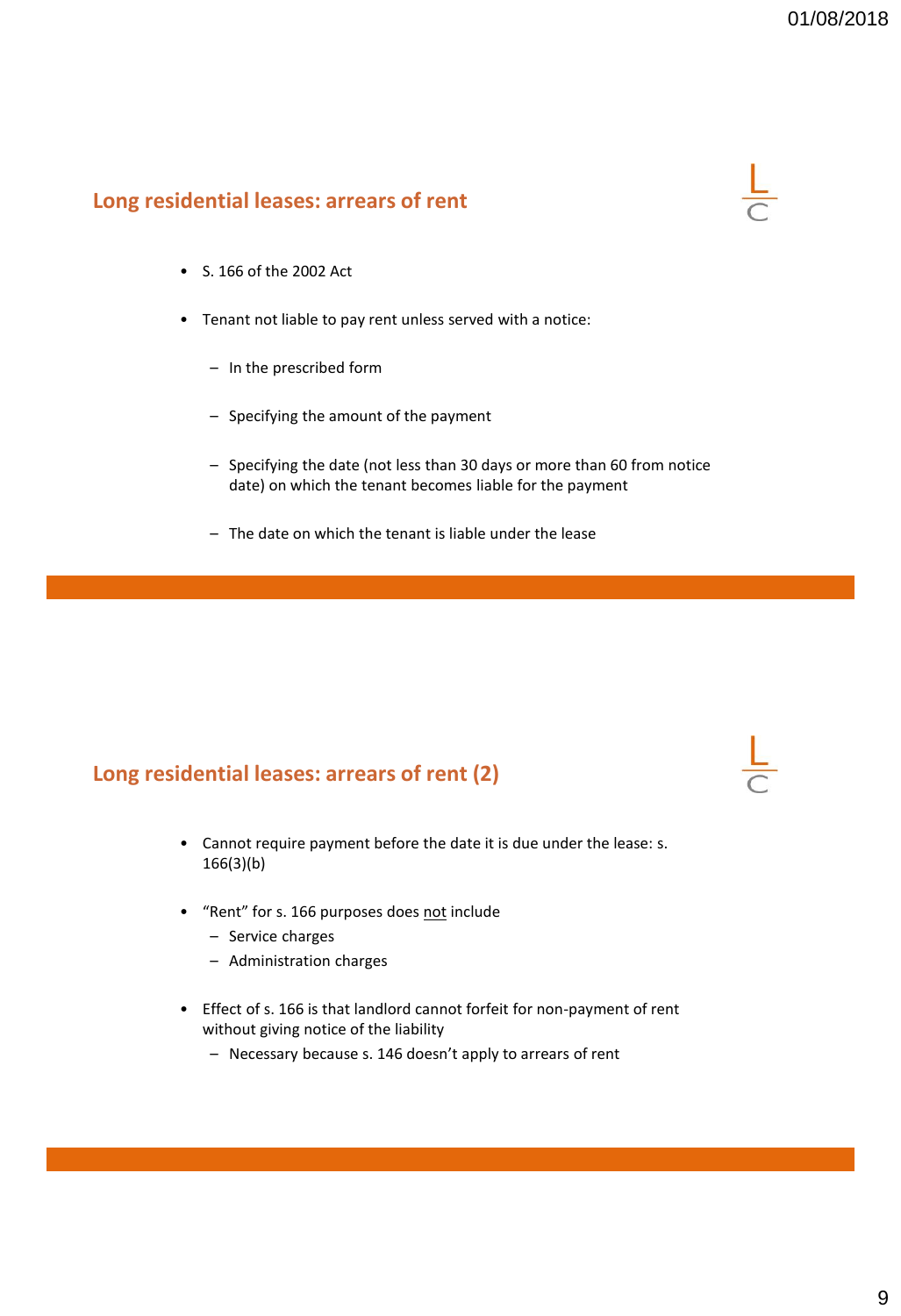#### **Long residential leases: arrears of rent (3)**

- S. 167 of the 2002 Act, and SIs made thereunder
- Landlord cannot forfeit for arrears of rent unless the arrears are either:
	- More than £350; or
	- Outstanding for more than 3 years

# **Long residential leases: breaches of covenant**

- S. 168 of the 2002 Act
- Landlord cannot serve a s. 146 notice on a long residential lessee until:
	- Tenant admits the breach
	- 14 days after the FtT has finally determined that a breach has occurred
	- 14 days after a Court in any proceedings has **finally** determined that a breach has occurred